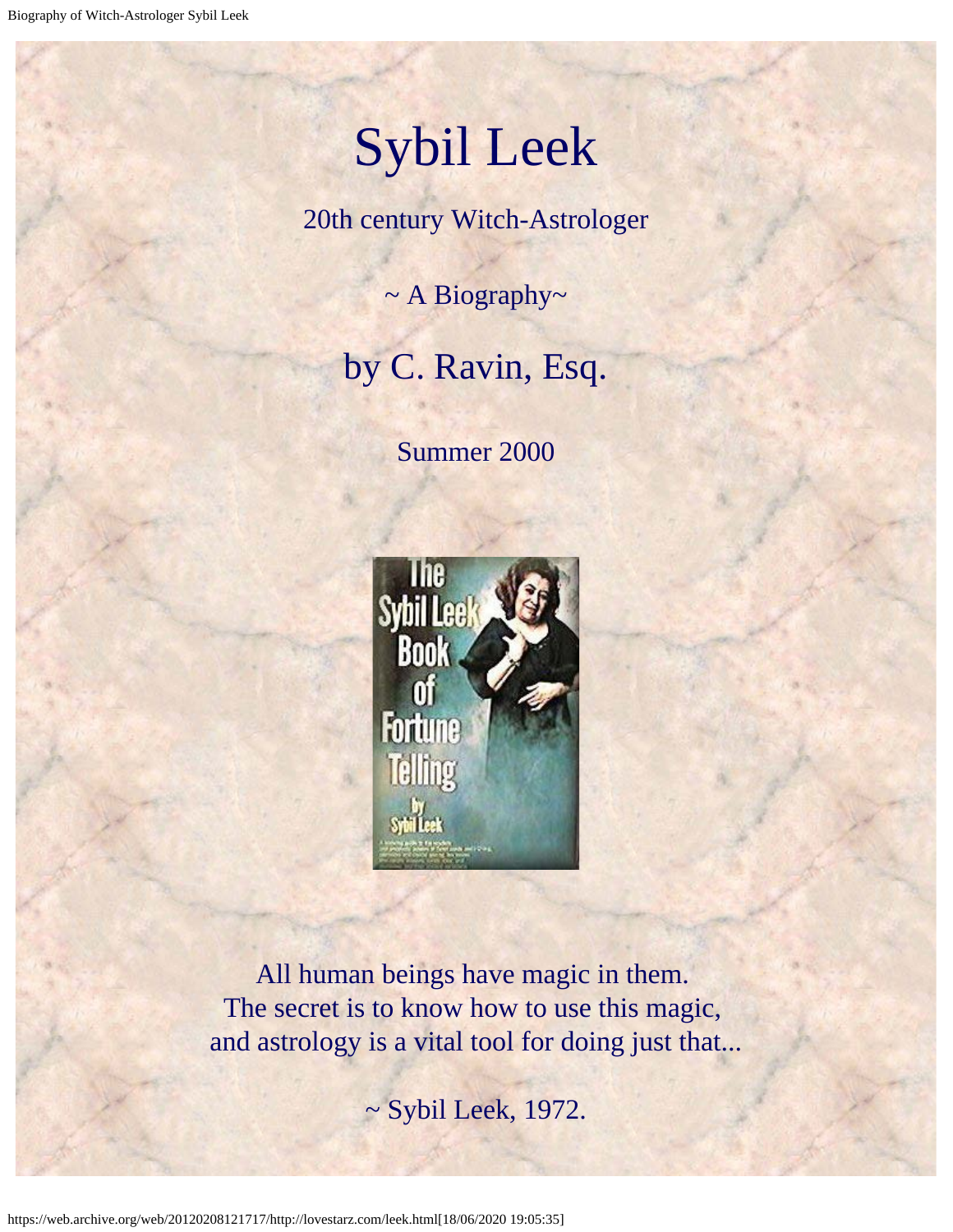

Born: February 22, 1922, 11:52 PM GMT in Straffordshire, England

source: AstroDataBank says that for years, Sybil Leek publicly gave the date as February 22, 1922, yet when she died, her funeral card said February 22, 1917. (Lois Rodden has a copy of the funeral card).

Died: October 26, 1982

source: AstroDataBank copy of her funeral card.



Sybil Leek, one of the most publicized Witches of the 20th century, was no stranger to the zodiac. Little Sybil was taken to see her first eclipse by the author H.G. Wells. She was enchanted by her father with his impassioned study of Pluto. Sybil's grandmother prepared astrological charts for such house guests as Thomas Hardy, **Lawrence of Arabia, and Dame Edith Sitwell. She was often** consulted by Aleister Crowley. Sybil Leek foresaw the charismatic

success of an obscure French captain named Charles DeGaulle, and predicted the literary achievements and death of Ian Fleming years before he set Agent 007 to paper.

Sybil Leek's astrological meanderings took her from Hollywood to the Yucatan; from nursing wounded soldiers in the Hebrides to establishing the world's first astrological management consulting service. This service is still thriving, and began advising investors to cash in on health foods long before the boom began in the late Sixties. And through it all, Sybil was a popular Witch, and her legacy has survived well into the modern resurgence of Neo-Paganism at the turn of the 20th century and into the 21st century.

And now, some excerpts from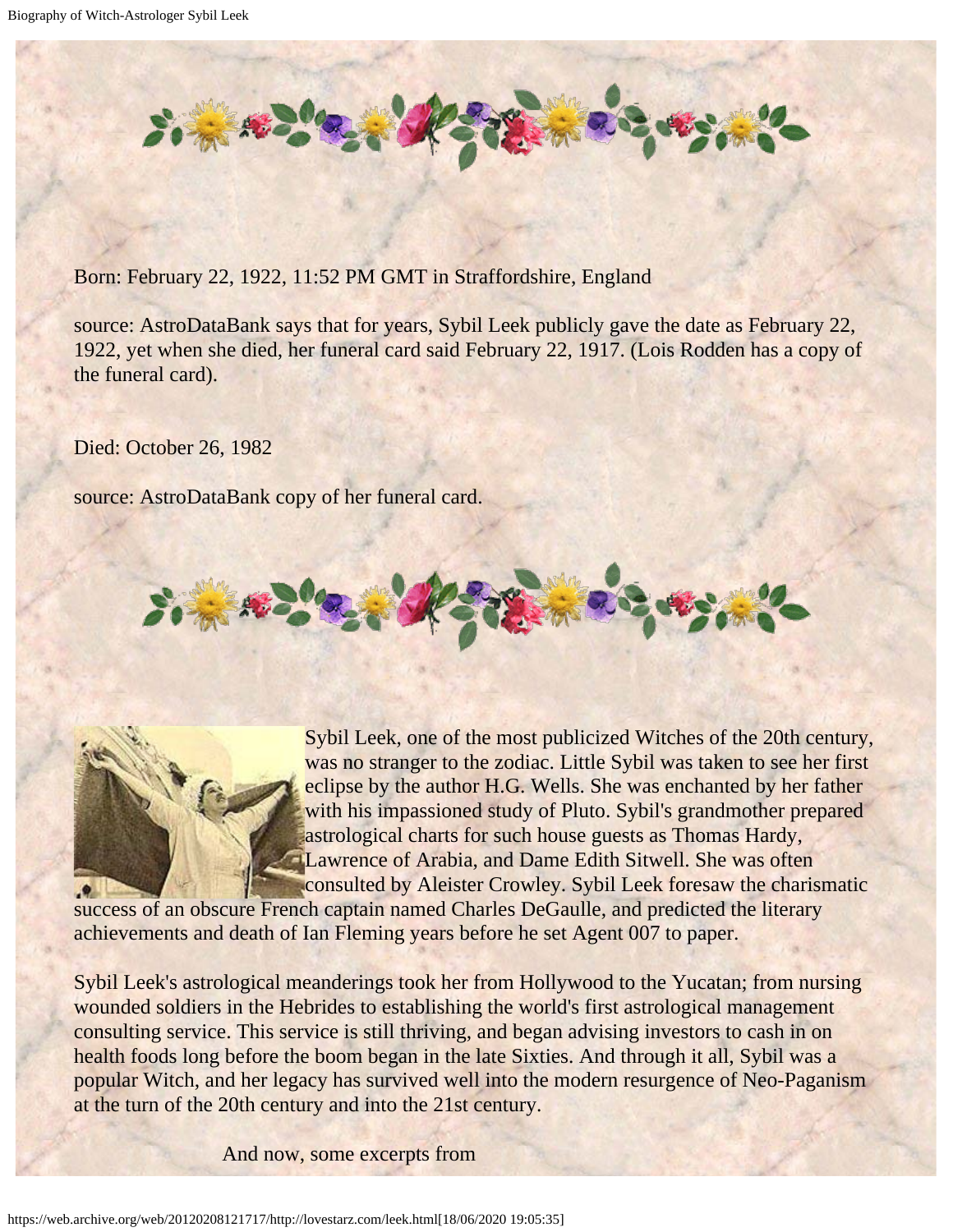

Sybil Leek's book, *My Life in Astrology*. I chose these two chapters because the reader gets a vivid and deep understanding of the times surrounding the

Second World War in Europe, of the especially humane contribution that Sybil made as a nurse, and then of the power of astrology as a post-war healing method. Sybil was indeed a true Pisces and Witch, for her magic healed the Earth and many Earthlings. These chapters illustrate the magic of



her witchy Piscean touch, and the incredible healing that she did by using the one thing that was so dear to her, second only to her Path of Wicca - and that was the language, art, and science of Astrology.

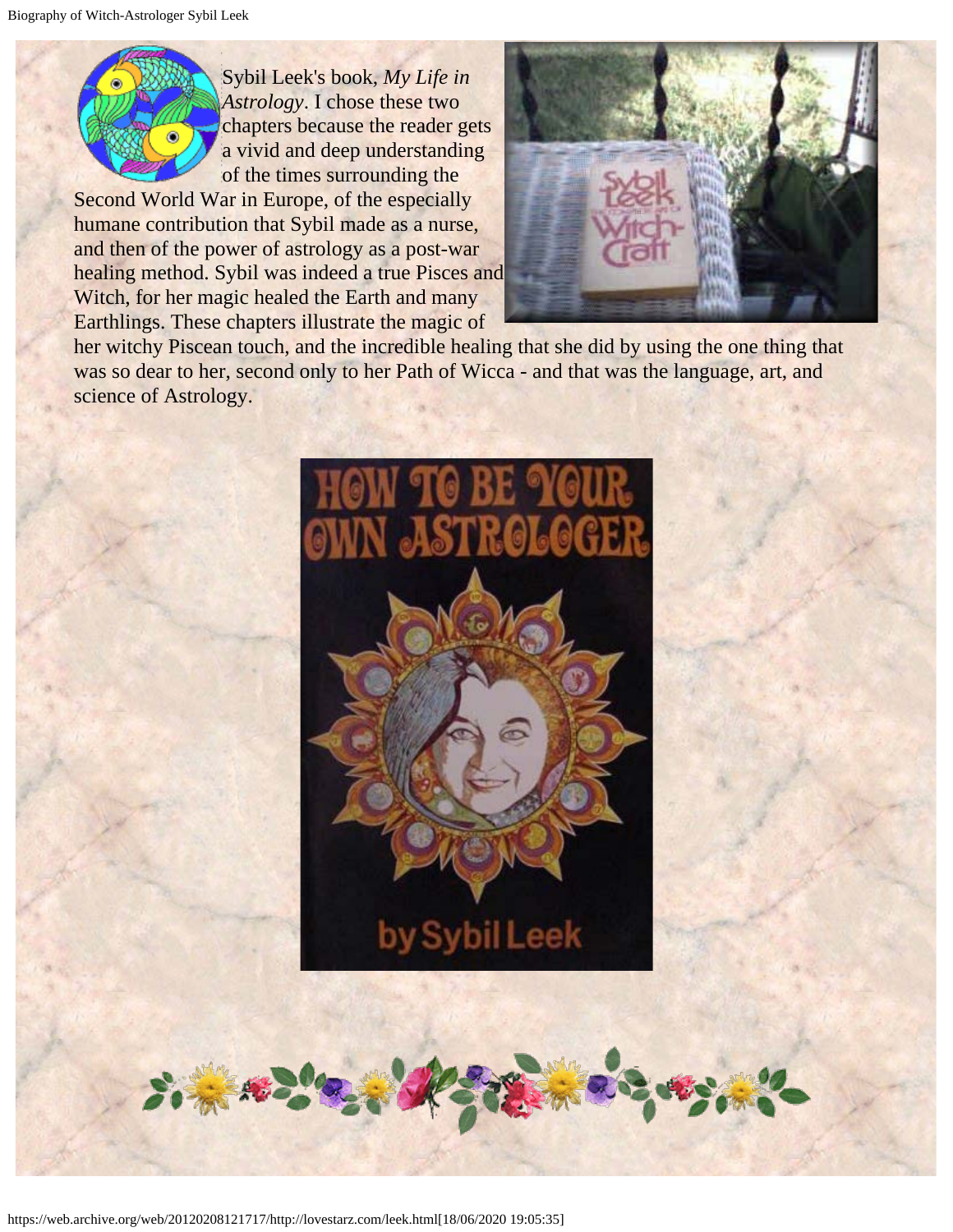

## Chapter 5

## War Years - The Eclipse of Pleasure

The advent of the Second World War curtailed the Winter sessions in the south of France, and residents in Britain settled down to a life of cold austerity. Our family was fortunate to live in the country, where we could grow food, for strict rationing of a type that is incomprehensible to anyone of this generation was enforced. How people in the cities survived is beyond understanding. Take one ounce of butter sometime and wonder how you can possibly make it last a week - but somehow, people managed. Most of all, they kept cheerful despite horrifying bomb raids that culminated in the invention of the doodle-bug bomb by Wernher von Braun, then in charge of missiles in Germany and now a big wheel in the United States space industry. The doodle-bug bombs were cruel and killed more civilians than military men, but I suppose everyone in Great Britain was really a part of the Armed Forces. Women worked long, hard hours in armament factories, and men beyond military age banded themselves together in surveillance groups called the Civil Defense. Many of these older men died as they guarded their communities in the face of fires and terrible bomb damage.

The Second World War was not fought on military battlefields, but along the winding lanes of the country; it touched every aspect of life. No one was safe, whether in uniform or not. I remember helping to dig deep trenches on the grounds around our house. We had to make expeditions to the seashore to drag back thousands of pounds of sand, which all the youngsters in the house grimly packed into burlap bags. These were placed alongside the sides of the trenches, which we had to use frequently becuase we were not too far away from the port of Southhampton, which was used as an exit port for many troops. When we lay in the shelter looking up to the skies, astrology seemed a distant subject, as the fireworks of exploding bombs dominated the night sky, their brilliance putting the stars to shame.

Glamorous visitors to the house were few and far between. Instead, we had a motley assortment of strangers, many of them refugees from the cities, and most of them children, aged, or infirm. We had various relations and friends who managed to escape from Germany, leaving everything behind them. I remember standing on the shores of the English Channel at the time of Dunkirk, hearing the big guns blazing away, and the sand beneath my feet was trembling as if an earthquake might break loose. We lived in a landscape of barbed wire, cement towers, khaki uniforms or the navy blue of the Royal Navy, and in a climate of fear; tomorrow might bring the end of our world. A way of life died all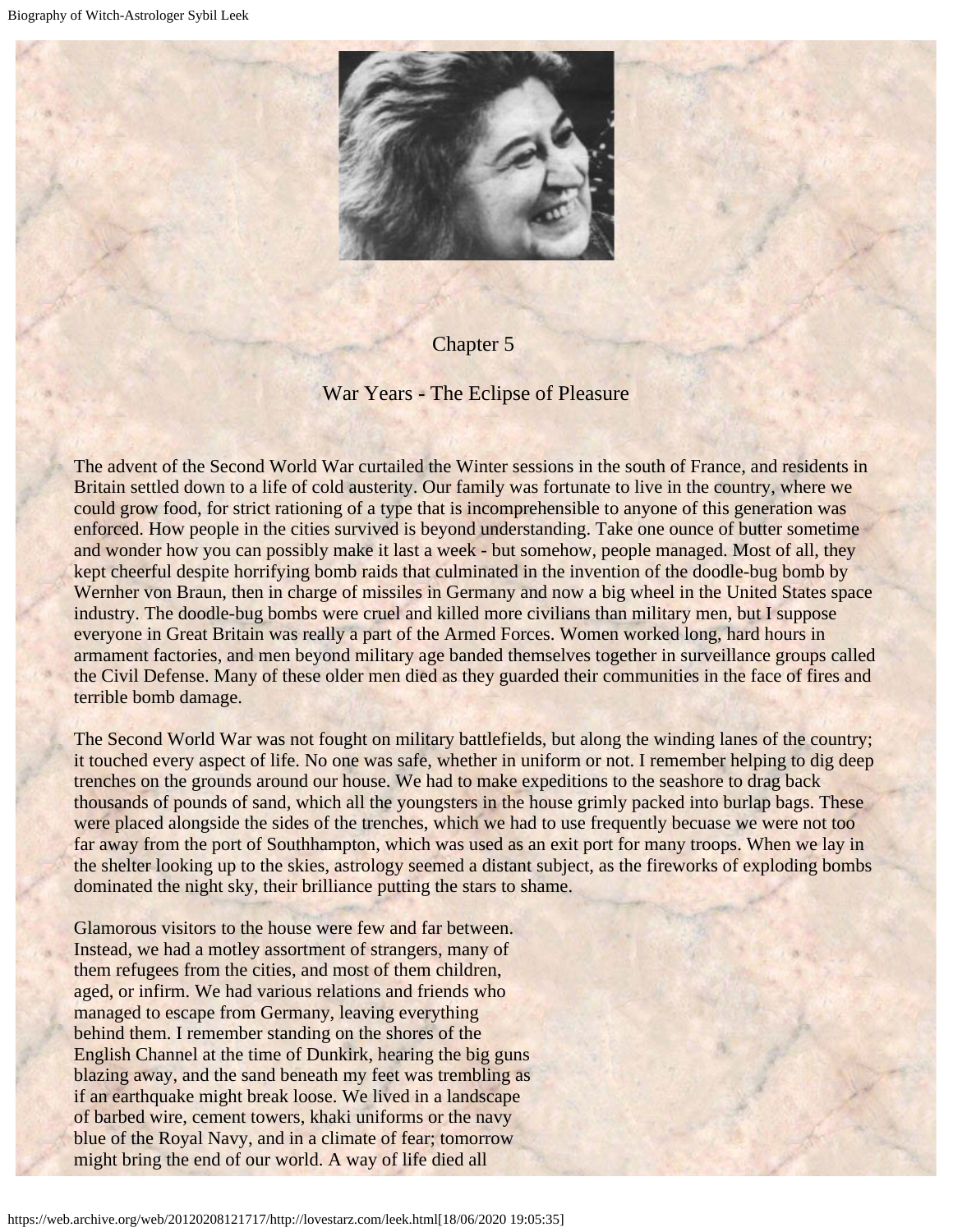

around us as communications were cut off with the Continent and with our exotic friends of the golden Riviera days. There were very few men left in our village, since most of them entered the service at once. Then it seemed the right and proper thing to do, because we all seemed to know

that this was ultimately a war for personal survival. Today the United States is at war with a foreign country, but there is little difference in how a person feels when the enemy is the width of the English Channel away, just twenty miles. War on one's own doorstep is like finding a burglar in the house

We fought because we had to survive, not just because someone issued a decree in Parliament. I joined the sixtieth section of the London Red Cross, which was supposed to be an elegant group of young society women and had the distinction of being the only section that allowed its members to wear brass buttons on the uniform. This honor had been won in a campaign on the field in the First World War when the sixtieth section covered itself with honor and glory. We had a big tradition to live up to, and after a few days of training in the Medical Corps, we ceased to be "young society ladies." One good bombing in London during the blackout united us as a hard-working team. We ditched our civilian clothes and said good-bye to parties. People like my roomate, Elizabeth Bowes-Lyon, a cousin of the Queen, contributed her debutante's tiara to the war effort.



I became a nurse in the famous military hospital in Netley, near Southhampton. Originally, when Great Britain had an empire in India, an architect was asked to design two large military hospitals, one for India and one for Great Britain. Apparently the architect's plans got crossed; Netley found itself with a huge military hospital that was suitable for a torrid climate and had a definite Indian motif about it. I ended up in the Netley hospital's Prisoner of War Department because I spoke French well and knew a smattering of German. It was a nerve-racking

experience, dealing with prisoners of war who were sick, many of whom had lost a limb. The Germans were aggressive and rude to all the female staff. They were not truly interested in living, and many fought against medical attention. It was a great lesson in discipline to nurse the enemy and know he was still the enemy. We were told that we must not, under any circumstances, allow a prisoner to provoke us. In theory, it was fine; in practice, very hard. We were all high-spirited girls from good families, and every one of us had men from the family in the service. We had to withstand barrages of abuse, physical onslaught, and sexual advances, and we still had to try to be pleasant.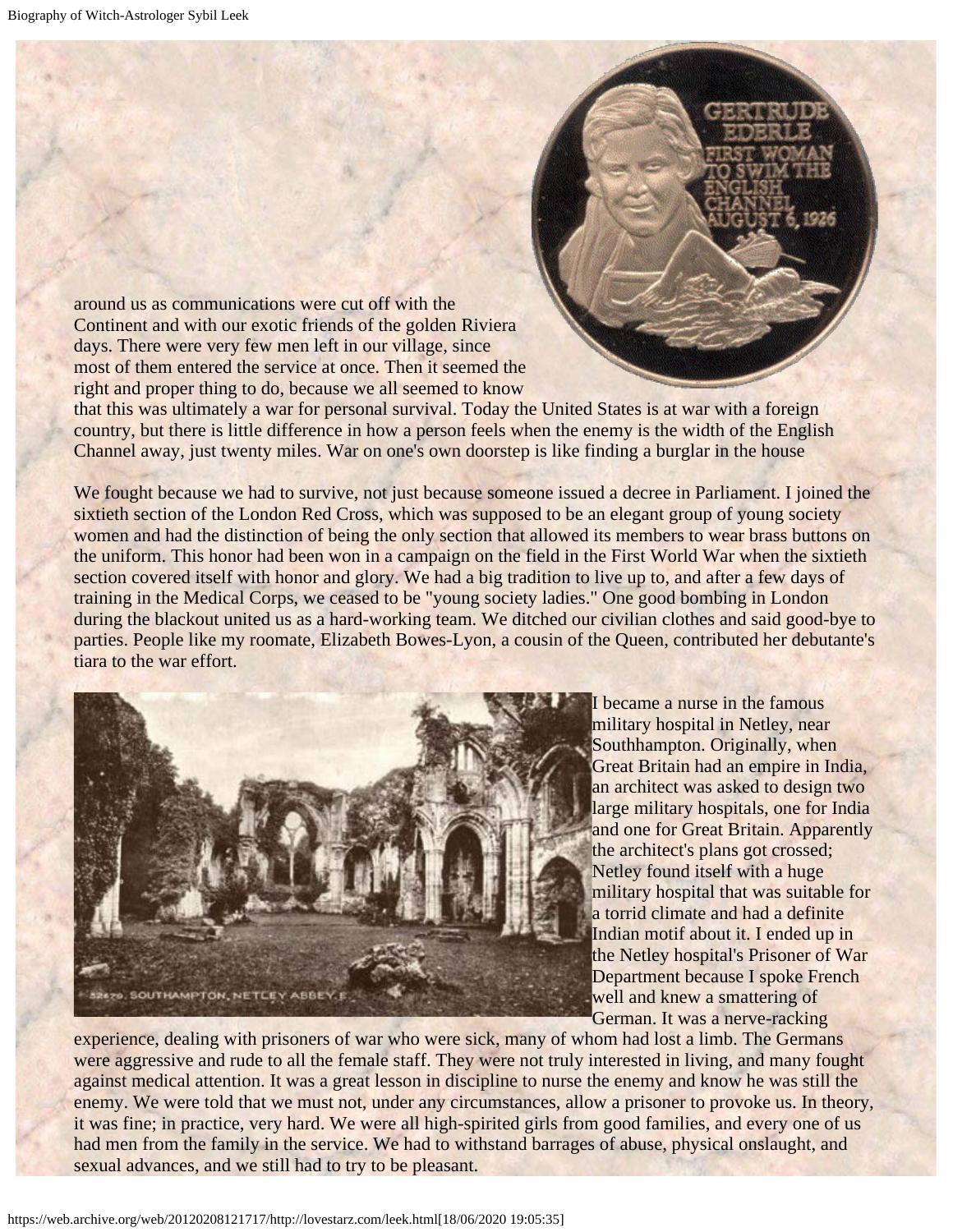One day I heard that my cousin Edwin's plane had been shot down in Germany. The telegram said he was "missing and presumed lost in battle combat." I entered the ward, which was at the top of the building, and was hit full in the chest by a large bouquet of flowers still in its bowl - it was a painful experience. I became glazing mad; I stalked over to the patient, and slapped his face on both sides. Many years later, when I saw the film *Patton*, I knew exactly the type of demon that got into the General when he slapped an American soldier. Of course, I was reprimanded and confined to barracks for a week. The soldier was moved to another hospital, which showed tact on the part of the Commanding Officer. All the girls felt that the slap was administered on behalf of all of us, for we had had a particularly nerve-wracking week. I was working on night duty at the time, but we had so many casualties that there was no distinct changeover for any of us.

We stayed until an entire hospital ship checked into the hospital; the operating theatres were working like mad. I used to leave the theatre dazed, physically and mentally sick, wondering when it would all end. On duty in the wards, when we were alerted that a wave of bombers was coming over, we always had to check the blackouts. Not a single window could be undraped. Many of the prisoners of war who could walk would cheer when there was a raid and would sing German songs as they tried to tear down the blackout coverings. We had to fight them off and sometimes threaten them. The German soldier was inclined to despise the female in uniform, but I learned I could scream as loud as he could, and I picked up enough swear words to start a new dictionary.



The sixtieth section of the London Red Cross may have started out in Netley as a group of young society ladies, but after a few months of campaigning like this, we had forgotten what the word "lady" meant. We were hardened Boadiceas, ready to be in the thick of battle 24 hours a day. We all came form families that frowned on girls drinking and smoking, but we learned both from the male members of the 101st Bridging Company of the Royal Engineers. We all had officers' privileges, which included using officers' mess rooms when we had time. We ate fairly well, but the elegant sixtieth section was given sleeping quarters in barracks that had once been condemned as unfit for use by British soldiers. We thrived on hard conditions, hard palliasses, rough army blankets, and no sheets, because they were needed in

the hospital, where supplies of everything dwindled as the war progressed.



I was with the group of nurses who survived Anzio Beach, a grim nightmare in which I saw my dear friend, Captain DeLisle, killed in a particularly nasty way by being blown to pieces. Then it was up to the Hebrides, a wild deserted lot of islands of the north coast of Scotland, the six nurses, two doctors, and three hundred sick men on an island two miles wide and six long. The winds blew so strongly that to go outside the barracks we had to hold rope handrails in order to stand upright, much less walk. Sweeping gulls screamed day and night. This area was constantly under fire because Great Britain's warships were nearby, and the Germans wanted to kill the convoy system that protected much of the shipping. There were a few people living on the island, who were bewildered by the war and loathed the flux of military people that drew attention to their tiny homes. After a while, though, the natives grew to like us. They were dear Gaelic people who had little themselves, but were content to share the meager produce of their farms. We lived on roughly cooked "bannocks", a form of rounded homemade bread something like a bun, but much harder, and on eggs - seagull eggs, plover eggs, anything with a shell on it. The healthy air whipped our youthful, robust appetites to such a degree that just eating constituted a party.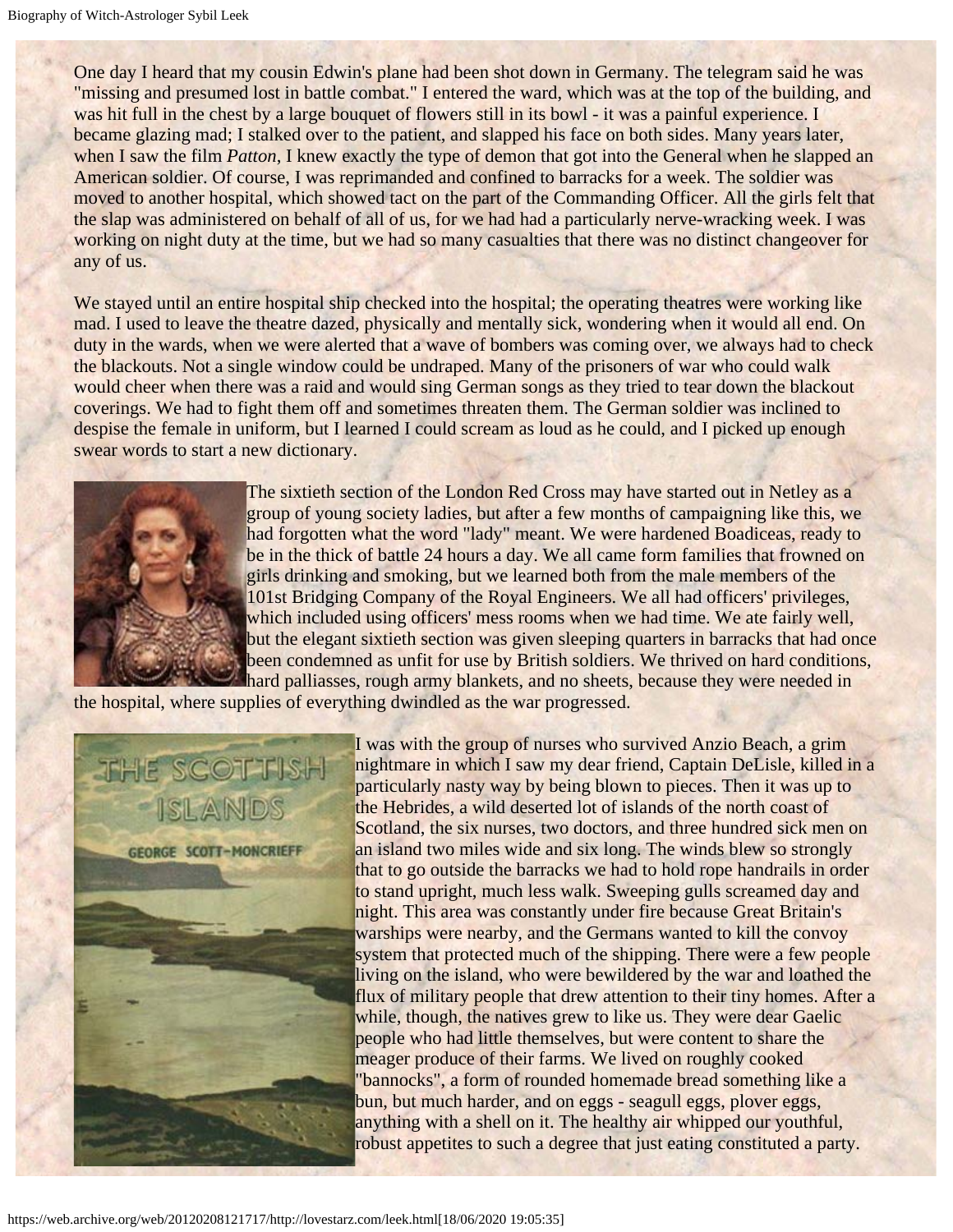One form of relaxation we had was to talk about astrology. When people knew I was an astrologer, they would come to ask what the stars foretold. Nearly everyone getting his orders for active duty came to me, and we tried to laugh about charts, fortune-telling, and psychic phenomenon. Many men had an intuitive feeling that they would never come back, and it was a sad time to be doing horoscopes - a far cry from the glorious days of the Riviera. No one had much money and fees were never mentioned; it was an extra service provided, half in jest and half seriously. But all the soldiers and sailors were generous, and I collected plenty of cigarettes and bottles of rum, which I could never learned to drink in those days, but could share or trade with someone else.

There were more top military brass on the island than I had ever seen before, and most of them came to have their charts made, including Commander Roger Keyes, who was to become a hero of naval history. No one bothered much with protocol or introductions. Under the influence of war, the Hebrides had a strangely silencing effect on everyone there. We were cut off from the world. There were no newspapers, and the few letters that came erratically by boat became a major event in our lives. We could not tell our relations where we were, for we were on active secret service. Occasionally I saw Ian Fleming again, more dour now than when I had first met him, always busy, always arriving unexpectedly and disappearing as quickly as he had arrived.

Sometimes it seemed as if everyone in the world had forgotten us, except the fateful Luftwaffe. They strafed us and we fired back, yelling like fishwives at the sight of swastikas too close for comfort. How our two-by-six island was not completely sunk into the sea I shall never understand, because the German planes scored numerous hits on the warships hidden away in the fjords of the other islands. Everyday the grapevine brought us news of disaster; we never seemed to get any good news. All the men we knew seemed to get killed or never came back again, and we could not visualize the day when we might live in a world without war. For us, it was indeed the end of the world as we had known it. None of us could ever get back our youth or return to a society that knew debutantes and hunt balls, where girls were expected to look pretty, be entertaining, and provide good company for young men, who would court and hopefully marry us. We gave our youth, our ambitions, and in some cases our lives; many of the nurses I knew got killed. Those in the home city of London were the worst hit, but somehow Elizabeth Bowes-Lyon and I survived and took a train back to Netley. Our smart navy uniforms were almost threadbare and had deteriorated during exposure to salt air. We cut each other's hair, forgot



what makeup looked like, and wore sensible flat-heeled brogue shoes made presentable by the application of spit and polish, which all good soldiers know how to do.

Then it was all over, except the shouting in the towns, celebrating peace, and the signing of national agreements. The only thing to do was to pretend the nightmare had never happened, and even to this day, I can bring down a shutter on my mind about the events of the "war to end war." Elizabeth Bowes-Lyon married a Chevalier of an ancient French house and became the mistress of a castle in Ireland and an enormous chateau in France. I hope her husband bought her another tiara, for the girl deserved it. She was a classic example of how tough a member of an old family can be when faced with unexpected adversity.

> Many members of the sixtieth section of the London Red Cross got medals. I had several, and I hated the sight of them. In a war, the best reward is to be able to breathe free air again, and know that one is alive. I ceremonially buried mine in the New Forest at the first sabbat I was able to attend after the war. Perhaps it was theatrical to do this, but it was like burying myself, and then, through the help and the renewal of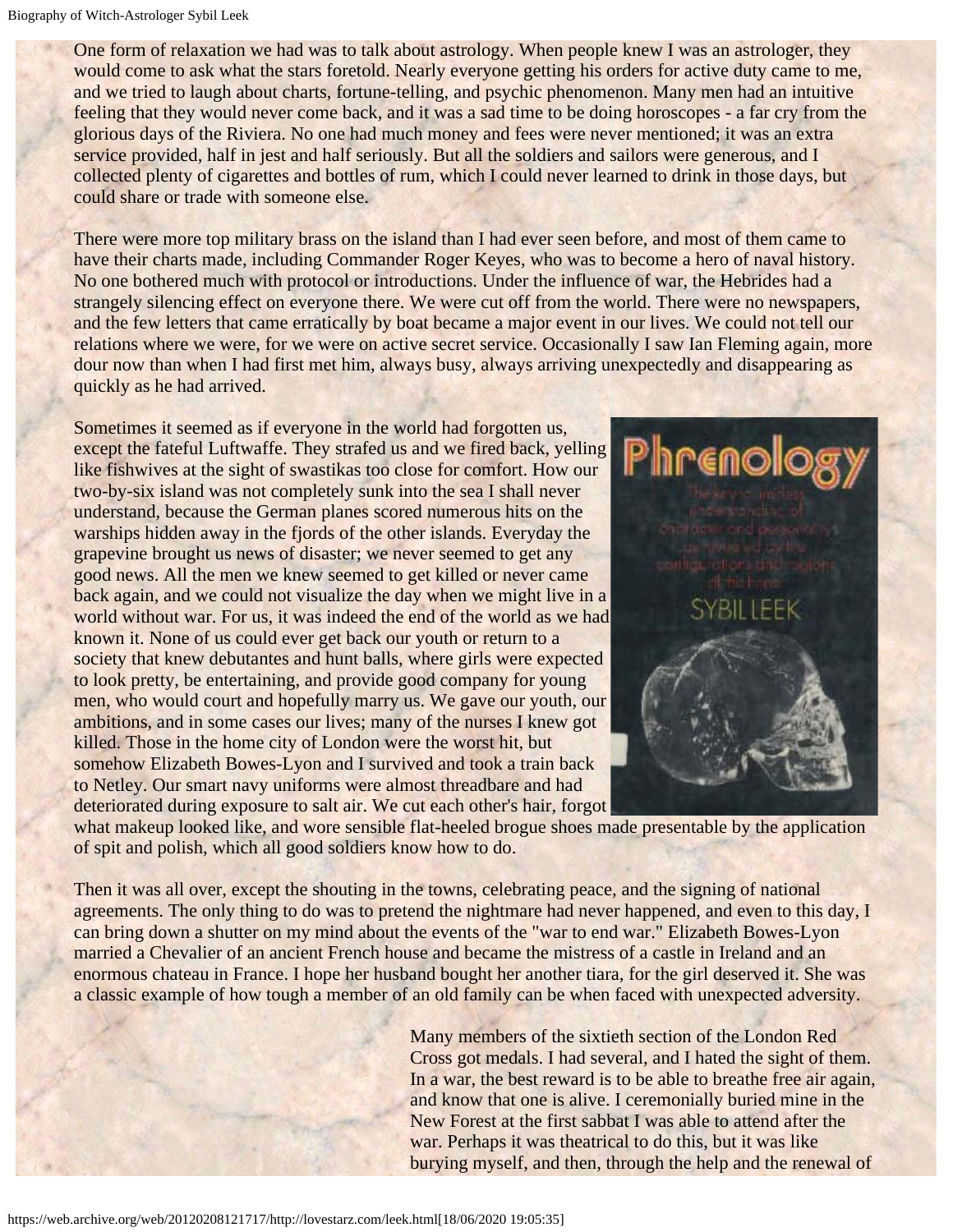

DM THE STA psychic forces, being reborn in my beloved New Forest.

Our house had survived, but many young members of the family had either been lost in battle or were known to be killed. Nothing could ever be the same again for any of us, but we had to rebuild on what we had left. All the beautiful flower gardens, once the pride of the house, had been plowed under to make room for growing more food, and we never got the place to look like its old luxurious self. Besides, we had little money by now, and the fields of vegetables were needed to provide income. We had a home, a roof over our heads, and hope, not merely in the future, but in ourselves as individuals and as a family; we faced the need to survive. Most of the horses and dogs had died, and breeding activities had been cut down because of the lack of food, but we started off again with more livestock. Every year we built up a better herd of cattle; we had more goats for milk for the home, and hunting and polo ponies, and game dogs to keep dear old Roger's strain going. It takes many years to feel at peace after a war;

the insecurity of doodle-bug bombs, air raids, and the aura of death are not easily expelled from the system.

We started to go back to the south of France, but it was not the same. Gradually plaques began to go up all through the streets of Nice, indicating that this was the place where perhaps a sixteen-year-old boy had been hung by the Gestapo, or where the Maquis - the French resistance group - had been exterminated. Foreign royalty drifted back, and again I drew horoscopes for them, but now there was little joy in it. Money was scarce, presents were impossible, and the days of easy money to be spent lavishly on just about anything I fancied were as dead as my youth. War is a blot on the conscience of any nation, as well as the individuals caught up in its web of intrigues. For me, it almost blotted out many horizons of thought and a lot of my life in astrology.

Chapter 6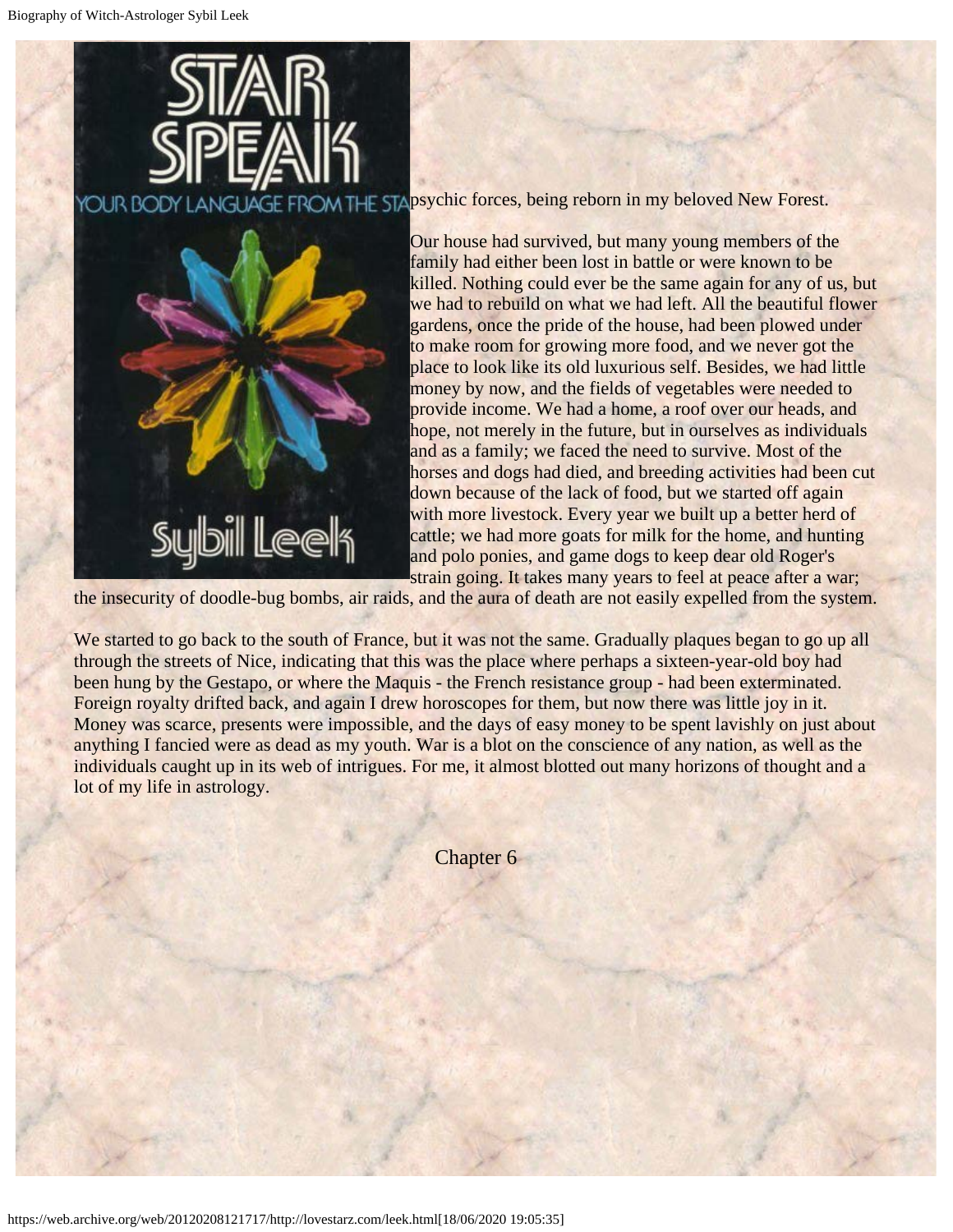

The Swing of the Astrological Pendulum

After the war, a new breed of people became interested in astrology, and I was caught up in a fresh whirlwind of excitement. Titled names became unimportant - that is, if one is looking for names of historical renown, such as one once found in the great houses of Europe. Equally so, many of us army clients only had numbers, and these too were unimportant. Instead of being an astrologer for high society, I was down to earth with a new group of people.

Everyone I knew had problems - most of these problems were due to the war in one way or another - and astrology seemed the best way to get these problems solved. Rehabilitation was a major part of the new peace program. People were left just as bewildered by the attempt to resume a peaceful way of life as they had been when they prepared for war. During the war, everyone was alerted for action; now it was



time to think about living peacefully again, but there were problems, such as how to rehabilitate the men returning from the forces, and how to get families together again. Women had changed and were capable of taking control of just about everything. Many women were reluctant to give up their professional status and return to keeping house for men who had become strangers.

> Everywhere I turned, people were in a state of emotional turmoil. The movement of refugees from the city to the country during the war was supposed to be a temporary move designed to keep young children and the elderly in a place of safety. Some wanted to return to urban living, but quite a few had adapted well to country life, especially teenagers, who now wanted to stay in the country and do farm work, even when their parents wanted them to return to the cities.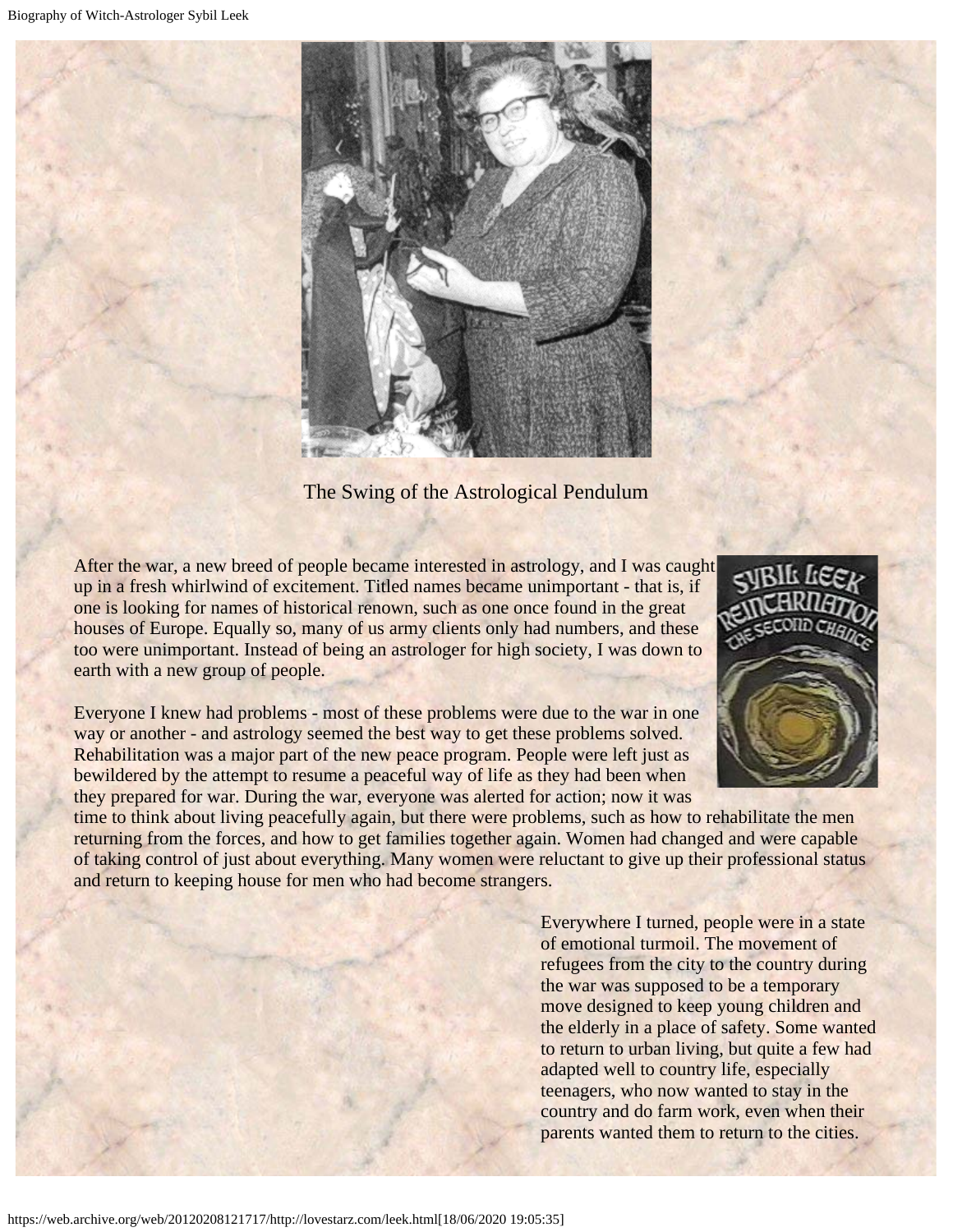

The effect of the war was noticeable even in the way people ate. Even though food became more plentiful, the old habit of being frugal was still maintained. It seemed almost a sin to eat three good meals a day, much

less leave any scraps on the plate. Another change was that my new group of clients did not want to know about their love lives. Some had become emotionally impoverished, others had known a new type of sexual freedom in the war, and still others were scared of loving anyone, but love was something they felt they could cope with. Where to go and what to do were the real problems. Skeptics who had not thought about consulting anyone about their future, because during the war there seemed to be no future beyond tomorrow, were hesitant now to take on the responsibility of making their own decisions about the type of life they wanted to lead. Fortune-tellers, psychics, and astrologers found a ready business from all these people and became a crutch for an insecure society that was hesitant to come to grips with peace.



I did numerous family horoscopes. I compared them and worked on the art of synthesis, trying to bring my clients back to a more harmonious way of life by pointing out the potential in their natal horoscopes. Peace was hardest for the men born under the Fire signs of Aries, Leo, and Sagittarius, because they loved all the action going on in wartime, and for all too many, peacetime represented long periods of inactivity and unemployment. I found that many of these men were best helped by pointing out that they should go into business for themselves. One man in Dorset decided to learn to be a blacksmith, not with a view to shoeing

horses, but to make artistic wrought-iron work. He has a big foundry now, and his wrought-iron works of art find their way to many overseas families. Another client invented and perfected a special type of irrigation now greatly used in Africa, where drought was, and is, a major hazard to farming.

> The Air signs were the hardest to deal with, but managed to stay in the local



aircraft plants. One man, a Gemini, was a brilliant designer who had an amazing chart full of adventure. He had the same birthdate as Ian Fleming. I could almost see a whole new era of daring deeds unfolding before my eyes as I looked at his chart, but at the time he came to me, he felt his life's work was over. He ended up going to the Arab states as a flying instructor,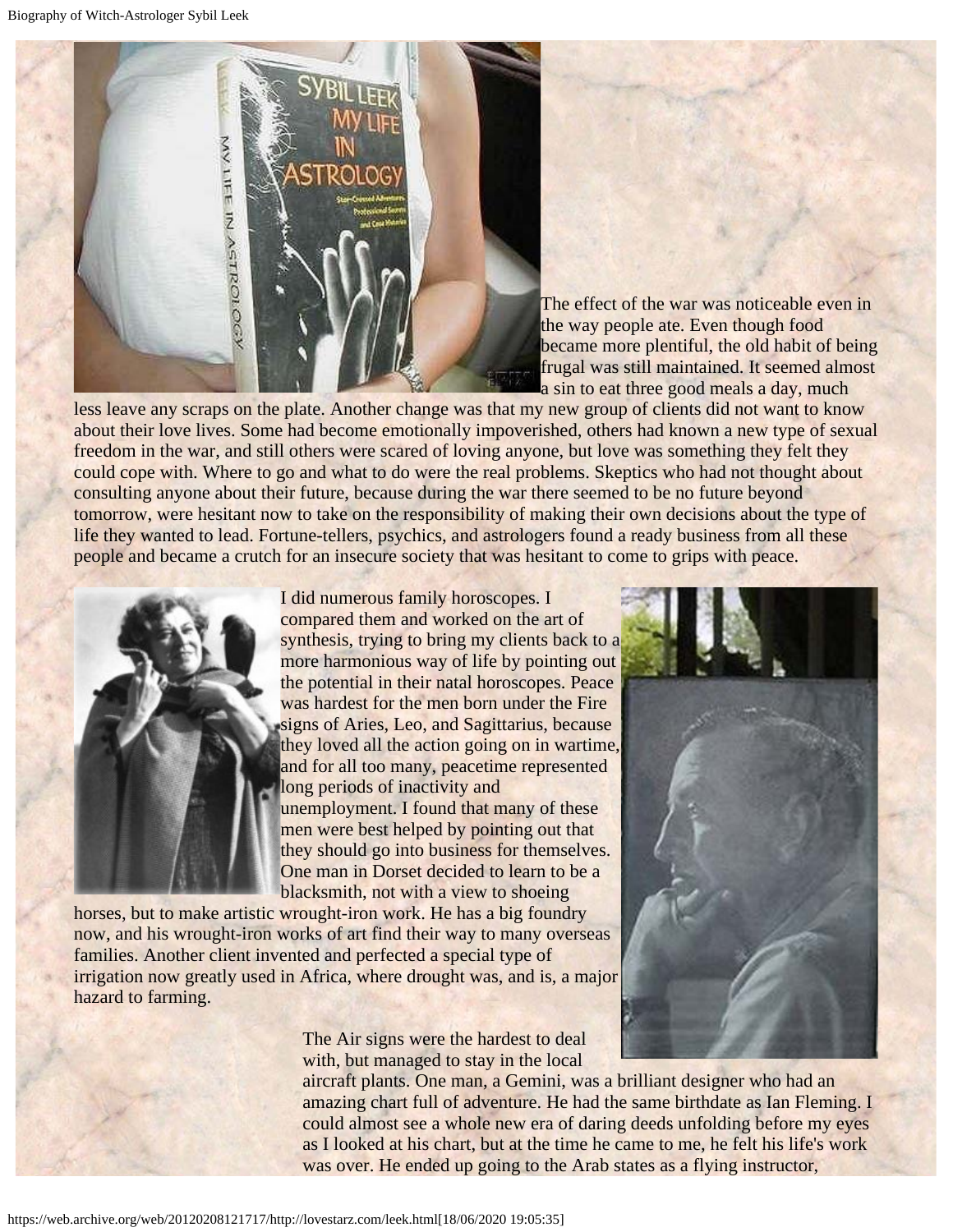

fulfilling his potential for both travel and an adventurous life. Occasionally he would return to England, look me up, and give me an account of his robust adventures. He became my "agent" in the Arab states and sent me many horoscopes to do.

One was for a man who became King Hussein of Jordan, whose astrological life I looked after for many years. His emotional life was as tense as his political and regal life. Many years later, I met the film actress living in Hollywood who caused such an impact on his romantic life and nearly brought a scandal to his royal house, which his aides were quick to hush up. I met her at a time when her own life was in a mess with love affairs gone wrong, and she had a small son to look after. She always had an ache in her heart for her old love, the King. He with the Sun in Scorpio, and she with the Sun in Taurus, had all the ingredients for a long-lasting love affair, but there were enough afflicted planets in both charts to make such a love a sordid, miserable mess in which neither would know happiness. Marrying two other mates did not solve their problems. As the years rolled on, King Hussein had much more than his love life to manipulate. Already he had survived several attempts to assassinate him, but his throne is frequently in jeopardy, and his political power shows signs of waning.

When considering love, the fifth house in a horoscope is important. It is the natural house of Leo and the Sun, and since ancient astrologers believed that that Sun god was also the god of life and love, they assigned the fifth house to love and children. The fifth house is important in sex and love relationships because it is the house where an expansion of consciousness comes about through emotion. This awakening of the fifth house in male and female charts brings the subject newer and wider experiences, for they are put into contact with the source of life, whereas they were creatures of reason and limited feeling before. In the fifth house, reason - so important to the third house of Gemini - may be swept aside by sex and love. This does not always conform to the social and moral concepts that society demands, for the love may be for a person of either sex or may be a mystical ecstasy through religion. The latter is becoming increasingly evident in horoscopes done over the last ten years, especially in subjects who also show artistic tendencies and have Venus placed in its natural home of Taurus. Because of many strange connotations, the fifth house needs very careful study by astrologers today, for it may not always mean a tremendous romance at a certain period. It could well mean that a subject is likely to be swept up into a cosmic



consciousness through the new trends in religious fervor that we are experiencing today. When the love is directed toward another person, not only the fifth house must be taken into account, but the aspect of Venus must be found. It is in the workings of Venus that the refinements of love are discovered. If there is no aspect to Venus, but one to Mars, then you can be sure that there is a very passionate nature in which sex dominates the softer feelings of love.

> Everyone seems to be interested in love, but the wise astrologer must always be aware that there are many deviations in this vast subject, and consequently many pitfalls. Long ago, I learned never to sit in judgment on any of my clients. One man's love may be another person's idea of obscenity, and a complete perusal of the horoscope is necessary to find out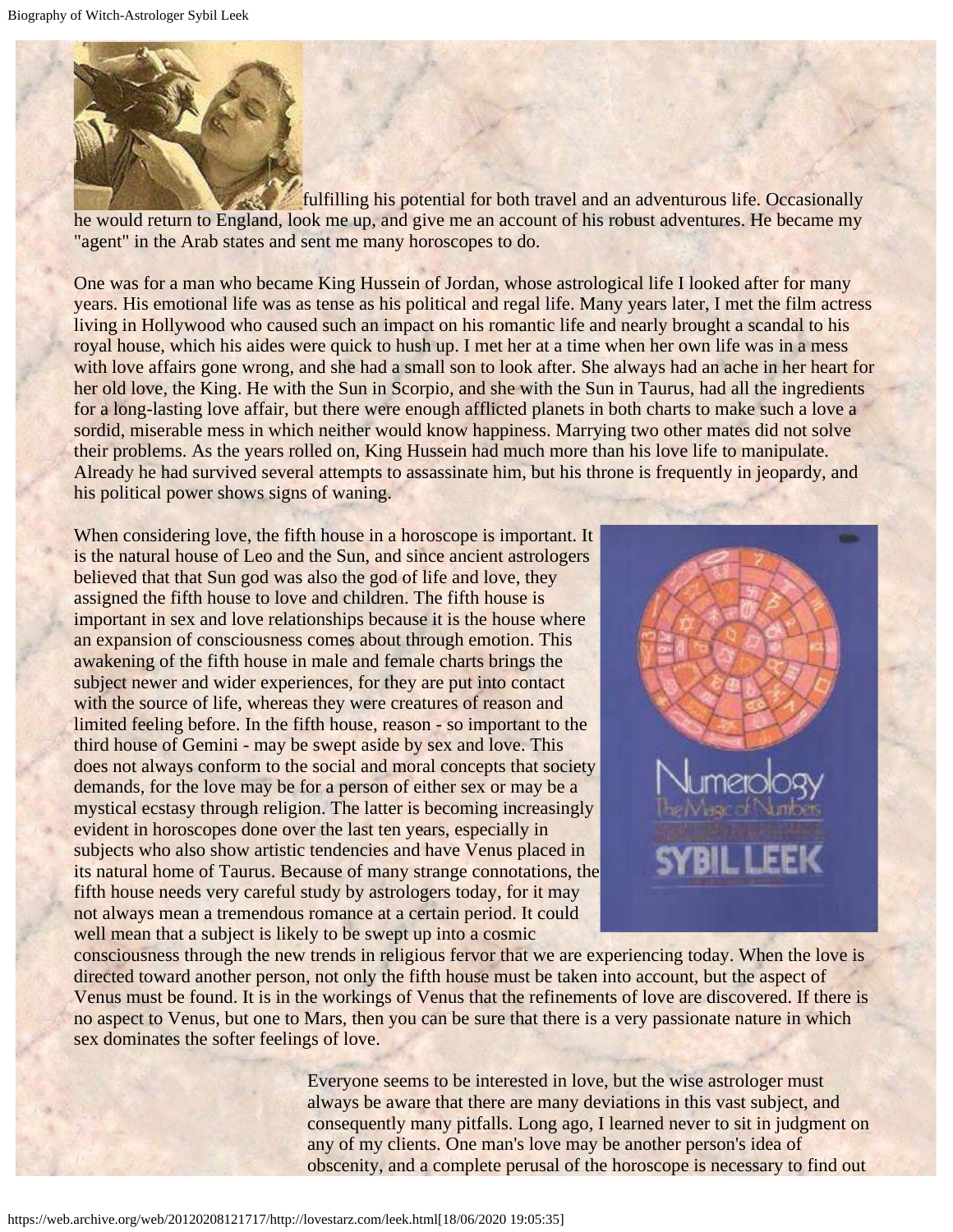

and understand the formula for the ingredients of love. Everything can be found within the fifth house: romance, courtship, and magnetic attraction ranging from mere sensation to the loftiest emotions. The enthusiasm and rapture of the subject may be directed not only to another person, but to

music, art, or religion. To consider the fifth house only in terms of normal love is dangerous because we are living in times when the norm is likely to change from decade to decade.

A lesser known attribute of the fifth house is perhaps especially important today: the fifth house also indicates children, the product that man leaves to posterity. The Sun, Mercury, or Mars in the fifth house can indicate the impossibility of having children by normal means, or it may mean that few are likely to be born. Mars, in particular, indicates that there can be great difficulty in raising children. Saturn also limits the number of children, which often brings sorrow to the subject of the horoscope. The fruitful planets are Venus, the Moon, and Jupiter, but in the question of children, the eleventh house must also be studied. The sign on the eleventh house cusp, its ruling planet, and the planets in this house, are very important.



Strange emotional arrangements are cropping up in more and more horoscopes today. The case of a young man falling in love with a woman older than himself, however, is fairly constant, and I have known this aspect since my days as an astrologer on the French Riviera. It certainly does not reflect the gigolo theme, as so many novels would have us believe.



Many such relationships have been mutually beneficial to both parties, although they may not become as romantic and historic as the famous affair

between the composer Frederic Chopin and the writer George Sand. Chopin had an Ascendant at 10 degrees in Virgo, and George Sand's Saturn hit this Ascendant, showing that her appeal to him was that of an older woman with good business sense. Chopin's Saturn was in trine to George Sand's Venus in Leo, so he was emotionally attracted to her over a long period of time, but he found it hard to demonstrate this attraction. Despite the many romanticized versions of the love affair between Chopin and Sand, astrologically it was likely that this was indeed a love affair, but hardly a sexual one. The two had a profound, secret understanding that no judgment along normal lines could possibly understand.

Comparing the charts of two people in love is still very important, and an astrologer looks for the following favorable things:

1. The Sun of one chart on the Moon of the other;

2. A good aspect between the Sun in one chart and the Moon in the other, remembering that a trine or triangle, is regarded as a good aspect whereas a square is not;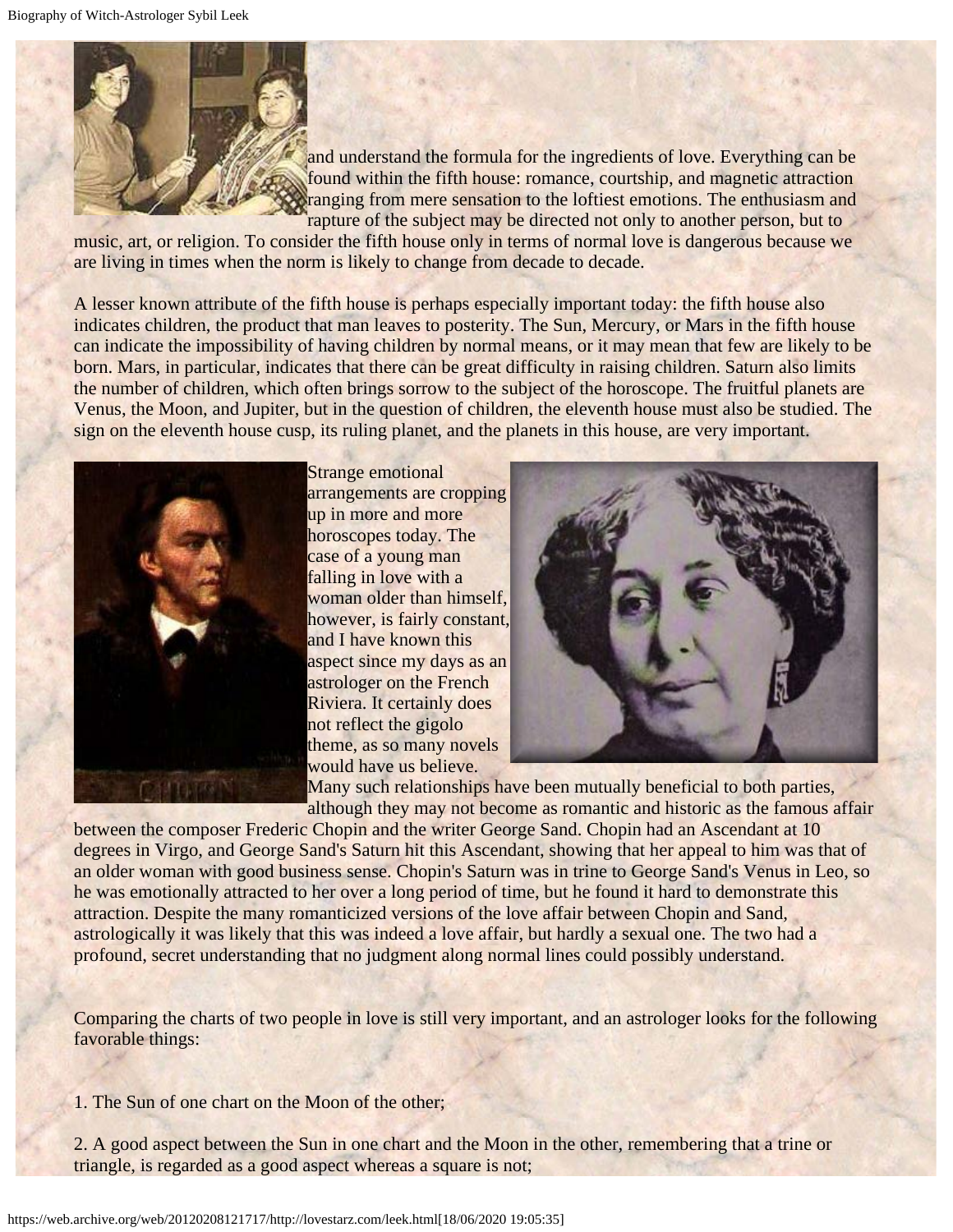3. Any aspect between the rule of the Ascendant in one chart and the ruler of the fifth house or the ruler of the seventh house in the other;

4. Aspects of planets in one chart to Venus or Mercury in the other.

Bad aspects from Saturn to Venus or the ruler of the seventh house causes delays in marriage and may prevent it entirely.

Bad aspects from Mars to Venus or the ruler of the seventh house cause fights before the marriage and should be regarded as a warning of things to come, and divorce is likely. When Mars has good aspects to Venus, marriages at an early age are likely.

Many of my clients used to worry because they did not have any children; now many are worrying because they do. Neptune, my least favorite planet, is generally the cause of both kinds of trouble. Neptune in the fifth house often brings peculiar conditions regarding children. It rarely provides any stable benefits under affliction. It is concerned with disappearances and separations, elements that are increasingly cropping up as family life strays more and more from the norm that was established before Pluto was discovered in 1930.

I also did the horoscope of a man called Colonel Gamal Abdel Nasser, who helped to eliminate still another client of mine from the royal throne of Egypt. Nasser was born at 4:28 a.m. on January 15, 1918 in Alexandria, Egypt. He was born to live with power and die because of it. He had a Sagittarian Ascendant and Libra at his Midheaven, and his whole horoscope reeked of involvement with the military, with arms, and with a way of life connected with aggression. That he died not from an act of aggression but from a heart attack in his own home is something that will always remain a surprise to me, but he did survive several attempts at assassination, as his horoscope showed.

I predicted his death within eight hours of the event, at a cocktail party given by the editor of *Tempo* magazine in Houston to celebrate my son's marriage. Among the guests, mostly from the newspaper world, was a man who had once been a consul at the Egyptian Embassy in New York. Our talk turned to the Arab-Israeli war and the fate of Egypt, and of course to the man who ruled Egypt so powerfully, Nasser, my old client. I had not looked at his horoscope for some time, but some psychic urge made me tell the company that Nasser would die of a heart attack before the end of the month. I gave the date but was about eight hours off - perhaps because I was working on Houston time.



Everyone was excited by my prediction, and several of the newspaper people made a note of the date, probably hoping to call me up on the date and say I was wrong. Several queried the means of his death; they thought he was more likely to die of Cancer because they knew he had been in Russia to have a special cobalt treatment for this grim disease. when I got home that night, I pulled out the old horoscope of President Nasser, which I had prepared when he was a colonel, long before he took over the government of his country. What I had felt psychically was confirmed in the horoscope: Nasser was near death. Before the end of the month, there was a new president of Egypt. I predicted that the new

president would be subject to an assassination attempt within a year. This happened in April 1971. He quelled the opposition and punished the conspirators, but there are signs that another attack will be made within a few months (but he will live for several more years).

After a period of trying to help the rehabilitation of my new class of clients, I found myself doing a number of communal horoscopes that related to business ventures. I received a telegram from the south of France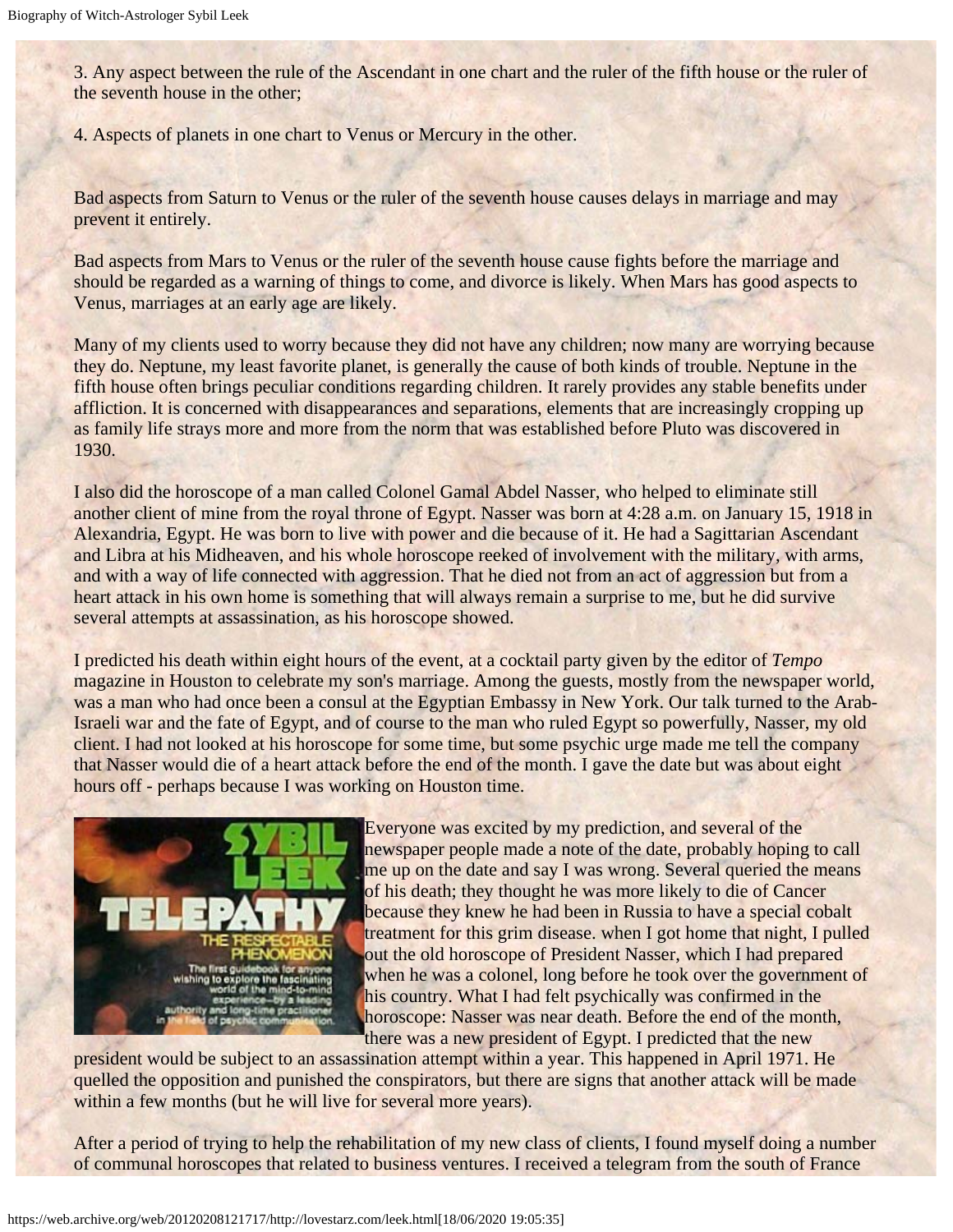asking me to work out a problem involving the merger of a famous vineyard in France with a British company. Sorting this out, I informed them that it would be a great business transaction with huge financial yields. I was supposed to have had a few shares given to me in the company, but it never came to pass indeed, a sign of the times. In the old days, no one mentioned money, but it was a mark of honor to do something for the astrologer. That honorable instinct seemed to pass away after the war. The new clients made many promises, were profuse in their thanks, but had short memories. I did not make a dime out of the vineyard horoscope, and today I get a trauma when I check the ever-rising price of the shares. Anyway, it was a lesson to be learned and profited by. It may seem mercenary to be asked to be paid in advance for doing a horoscope, but it is the only way to work. I have no qualms about making this point when I give people details of what is required in order to set up a horoscope. In addition to having the date of birth, the place, and if possible, the exact time, I also like to have a check.

Recently I did the horoscopes of an entire family in Canada. They did not send their check at the time of booking the horoscopes, and I foolishly forgot to stand by my own rule. At first glance, the horoscopes looked so interesting that I got too involved, and only when I had finished and sent them off did I regret my action. Like gambling debts, astrology charts have to be paid for, and today my two children - both Virgos, with a keen appreciation of money and an even keener one of honor - are quite prepared to send out bills for anything I miss out on (but not without castigating me gently for my ineptness). Money has truly never been a problem to me because I can generally write or do horoscopes to keep a whole herd of wolves from the door, but I like to be financially secure, and periodically become very firm with clients about paying. After all, many of my clients today are professional men, and if I needed a doctor, a lawyer, or a dentist, I doubt if I could get one without paying. Professional laborers are worthy of payment for their services, and astrologers should come within this rule. Men often come to me and ask me to look into business trends for the next few years. They say they are interested in little else, but astrologers have to make up a complete chart in order to see where different patterns merge and affect other parts of life.



Planets in both Aries and Taurus affect business trends, but often the horoscope of the city or the national horoscope has to be explored, as well also the nature of the business. It is amazing how many people come to me with business worries, and all too often it is because they are in business pursuits that are running out of favor. In some cases it is possible to advise them to make a small switch.

> In the United States, against all advice and applications of logic, I established my Businessmen's Astrological Bureau. Everyone in business has a financial advisor; even so, the financial advisors came for astrological advice, and so did the principals of business. Several companies put me on a yearly retainer (a small one, to be sure, but it represented a sound income). My clients were limited in number, but had a diversity of business activities; one man made small parts for cars in Detroit, another was a furrier, a third was a vitamin-food specialist, and there was a health- and organic- food company with acres of land it hardly knew what to do with. We managed to forsee the boom coming in the use of organic foods, and after years of hard work, they are well on the way to becoming financially in the black.

Everyone was mad on astrology by Fall of 1968, and it was fashionable to have a chart done. Hollywood, strangely enough,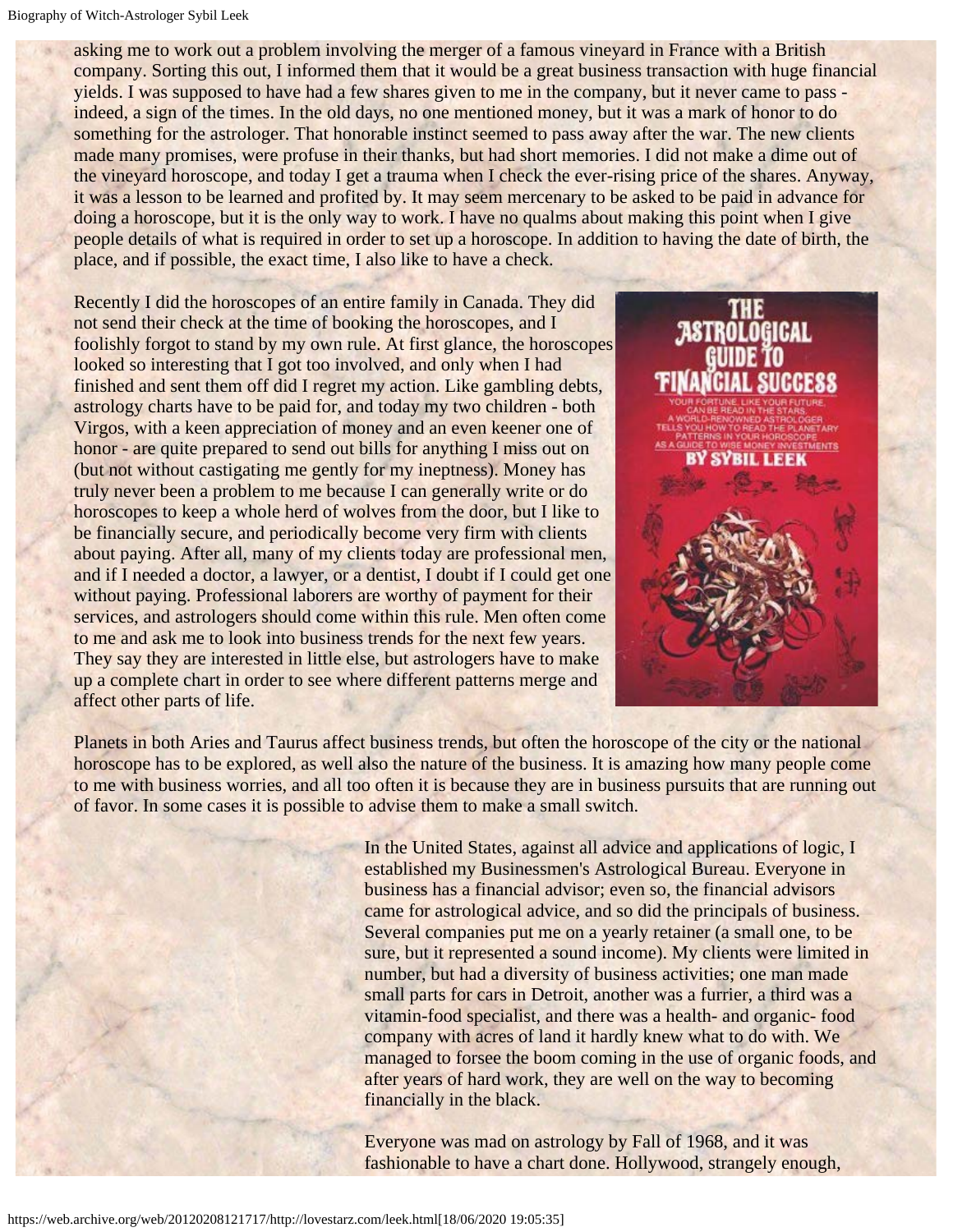

People in business generally appreciate their horoscope most when business is at its lowest ebb and they are wondering which way to turn, or if they have to stay at the bottom of the totem pole. There was little of the old faithfulness between client and astrologer, such as I had known in the early days in the south of France. Sometimes I would dutifully call a client to ask him to be careful on certain dates. My telephone was always on the go in the Fall of 1968, for it was evident that the national financial situation would be at its most critical stage near April 1969, following another eclipse pattern.

It certainly did, and I'm grateful that only one of my clients lost a substantial amount of money. Most of them dutifully pulled out of the market when I indicated it was the right time. One was actually a personal friend, a woman with a Sun in Cancer. She had been on cloud nine, going from one financial success to another, and could not believe that she could ever be caught in the turmoil of falling prices on the stock exchange. Typical of her tenacious sign, she hated to give up anything she possessed until the last moment.

By the Fall of 1969, she was selling her large house, unable to pay taxes and having great difficulty in making ends meet. She came back to me, a tearful mass of wayward Moon-childishness, feeling that everyone in the world had done her wrong. She was born only to be a comet in the world of business. The last thing I heard from her, she was heading to Mexico to start a gift shop, with all the assurance in the world and a new boy friend as her backer. Reports from friends who visited the area later said that no gift shop was in existence at the addresss she had given me when she left with cries of "Now be sure to visit me." I heard that her husband divorced her and that her son headed to Haight-Ashbury to find his salvation and freedom.



Men have always been my best clients. They were brisk and businesslike and wasted little time on trivialities or gossip. They would read their horoscopes, ask reasonable questions, and not allow their romantic adventures to intrude on business. In my lifetime, I seem to have gone through a full circle of clients. I began with the intimate cozy days of the royal horoscopes in France, moved on to politicians, and after the war, to rehabilitation, on again to the very cold and impersonal form of astrology of my Businessmen's Bureau.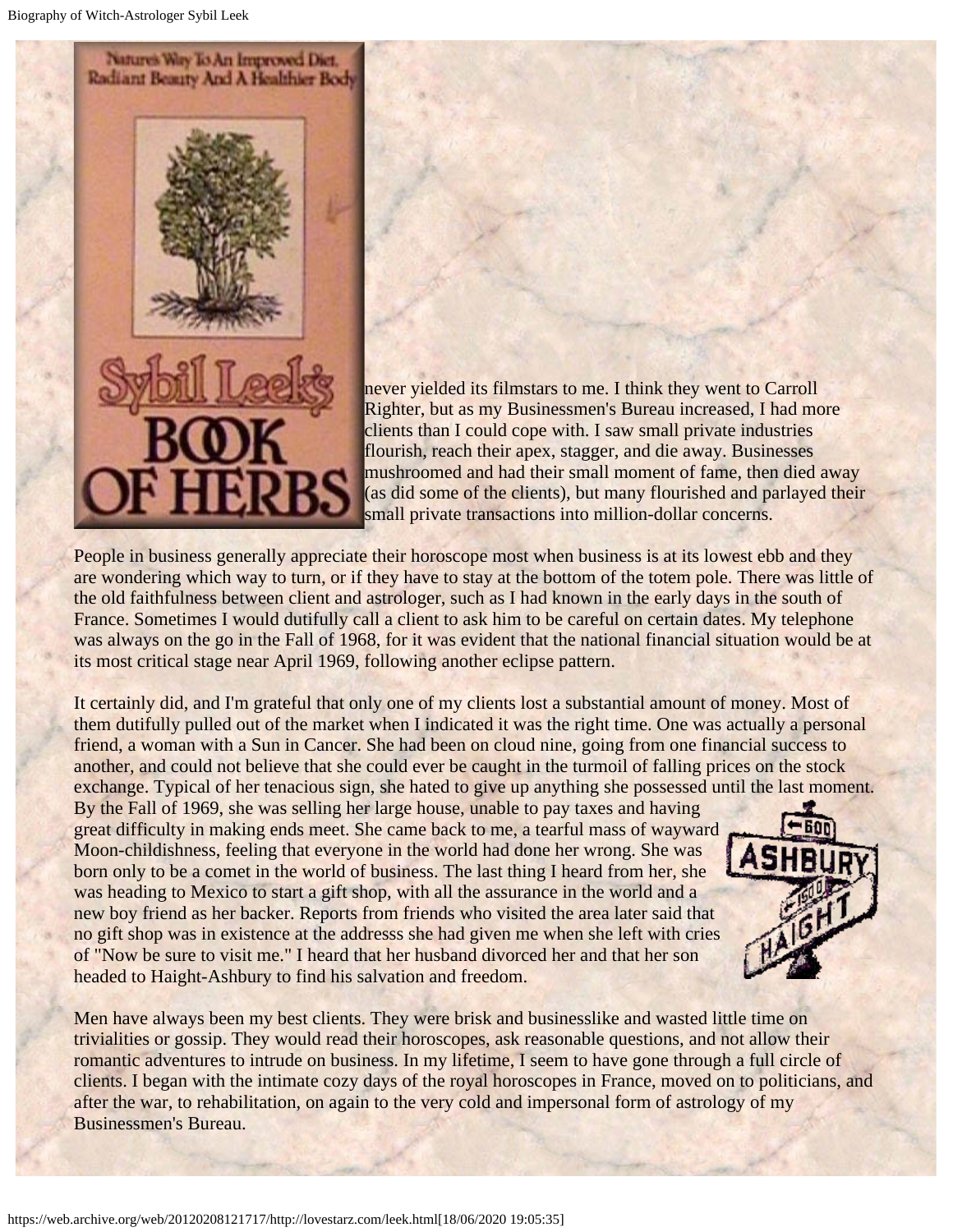

Chapter 13



I can understand criticism of religion; indeed, I have had plenty of experience as the target of such attacks. But despite its increase in popularity, astrology is still subjected to a barrage of abuse that seems to be quite unjustified. It would be refreshing to find an attack on astrology based on a knowledge of even the rudiments of the subject. Instead, the attackers seem to rely on a weird array of distorted information, such as thinking astrology is a religion in itself, or that the vast amount of data needed to prepare a horoscope comes from a gigantic flash of extrasensory perception. But then, many people think that yoga is a religion, too, and no astrologer can educate the entire public in one lifetime.

I think that people doing interviews for newspapers and other media communications should at least do some homework on the subjects about which they are interviewing. Of course, the biggest mix-up is in confusing astrology, a science, with mysticism, psychic phenomena, and occultism, all of which are admirable in their own way, but they are not necessarily the major attributes of a good astrologer.

I have never resented criticism from my peers, but I certainly get tired of criticism based on a complete lack of information. If I dislike anything enough, I can either ignore it (which I think would be foolish), or I can seek more information about it in order to present my own case. For instance, I feel I can criticize satanism and black magic well since I have studied both subjects and have weighed them in relation to other things. I can understand the lack of information on the Old Religion, more commonly called witchcraft, because it is still a secret society, but this is not the case with astrology. The information is there for those who wish to study it,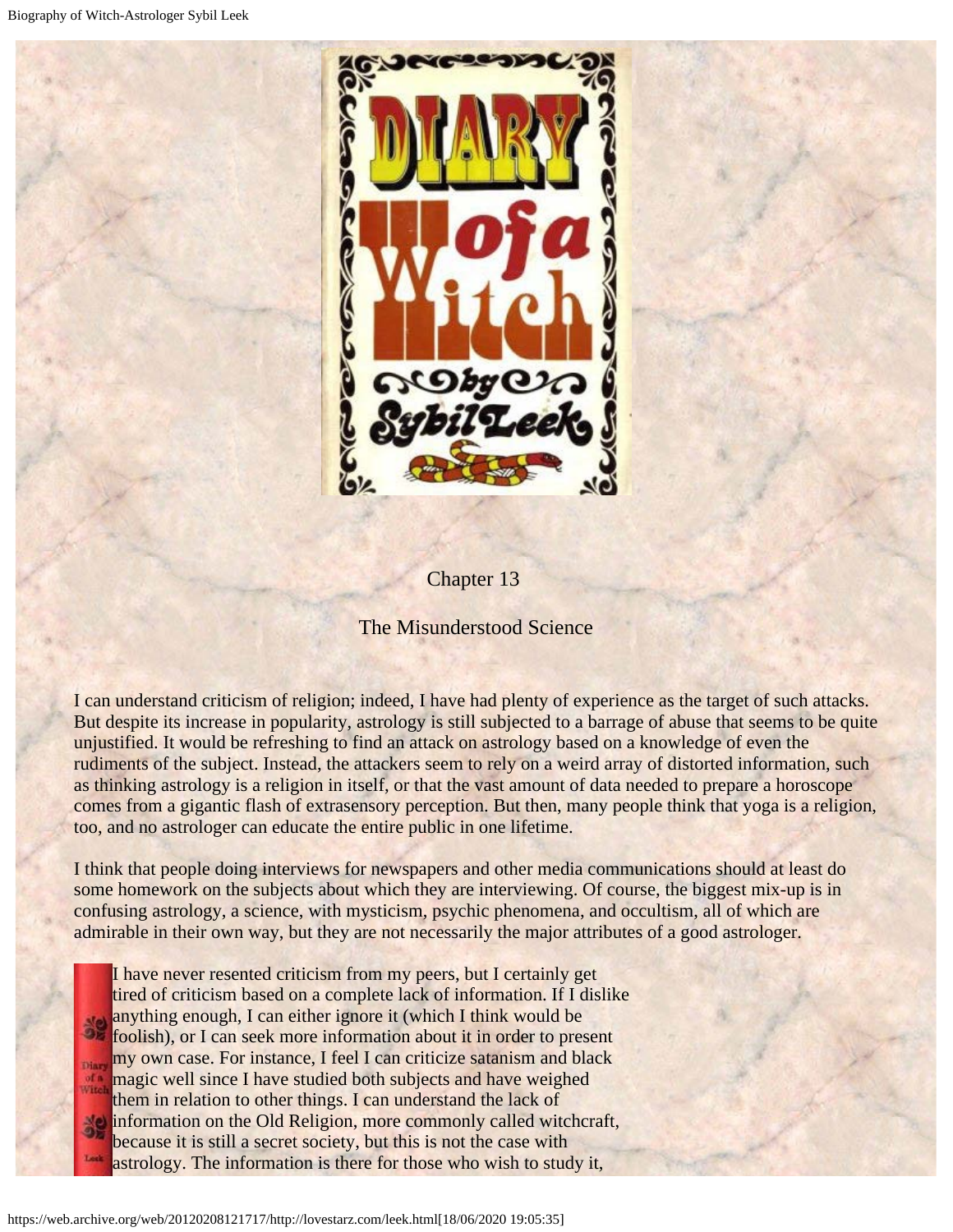Diar Vire

> and there is certainly nothing secret about it. A wide range of data is available in most libraries of the world, ranging from ancient manuscripts to a full complement of modern-day literature. The worst that one can say about studying astrology is that it is timeconsuming, as all sciences are. Think how long it takes a man to study medicine before he can work with the public. People understand that modern medicine is not evil, and one does not have



to be a thoroughly trained expert to acknowledge this. The same should apply to astrology. The tools to destroy ignorance are available in books, so why not use them? With knowledge, criticism becomes valid.

I suppose the worst criticism, and the least called for, comes from a few medical scientists who use arguments that are no longer scientifically valid and are unworthy of their own status in the world of science. But scientists generally love to argue, and it is rare that a group of scientists is in complete accord, even when talking about their own field. I always wonder why some scientists are so reluctant to study astrology, yet are so ardent in refuting it. For instance, if they feel it is a superstition, long dead and buried, why bother to bring it up so frequently? If it is nonsense, then someone should examine it thoroughly and come up with a valid thesis against it. I defy any thinking person to study astrology seriously for a year and still maintain that it is not valid. Astrology is based on the laws of the universe that are the very laws of science, of action and reaction, and of cause and effect.

Sometimes astronomers and scientists make dogmatic statements in print that "they have never discovered any truth in the claims of astrology." What they probably mean is that they have not taken the trouble to study it other than simply reading a three-line version of Sun-sign astrology in their local newspaper. Such dogmatic statements should really open up a whole forum in which the scientist should truthfully answer the question "Have you ever studied astrology?" I can only presume that fear is the basis of all such statements. Why do people become illogical and emotional when they speak of astrology? Are they afraid we may all regress into a primitive state in which their work may not be justified or appreciated? Are they afraid that astrology may be opening doors to new scientific discoveries and new dimensions of reality and may upset their status quo? Of course, anything written in a controversial vein about astrology generally hits the headlines, but it is the idea of controversy, not the validity of an argument, that really makes news. In 1970, *Astrology 14* was hailed as the brightest, newest thing in astrology because the writer tried to prove that we should now have fourteen signs of the zodiac instead of twelve. He based his idea on the precession of the equinoxes (the change in the movement of the stars over the past two thousand years). As the change is infinitely remote, there does not really seem to be enough evidence to base a book upon, much less demand acceptance that the constellations Cetus the Whale and Ophiuchus the Serpent-Slayer should be slipped into the zodiac. However, it is fodder for thought, and at least shows that the writer has some basic knowledge of astrology. He is not presenting a controversial new theory without some pertinent study of the subject. My own opinion is that he is perhaps two thousand years wrong in his calculations and should try again, but I welcome the book as yet another fascinating contribution to astrology.

Over one hundred years ago, the scientist Thomas A. Huxley fought over the acceptance of Charles Darwin's revolutionary theories about evolution. Huxley said that all new scientific truths begin as heresy, graduate to being orthodox, and go back again to a form of superstition. History proves this: astrology has adequately fulfilled Huxley's premise, and is about to move again from being superstitious to being full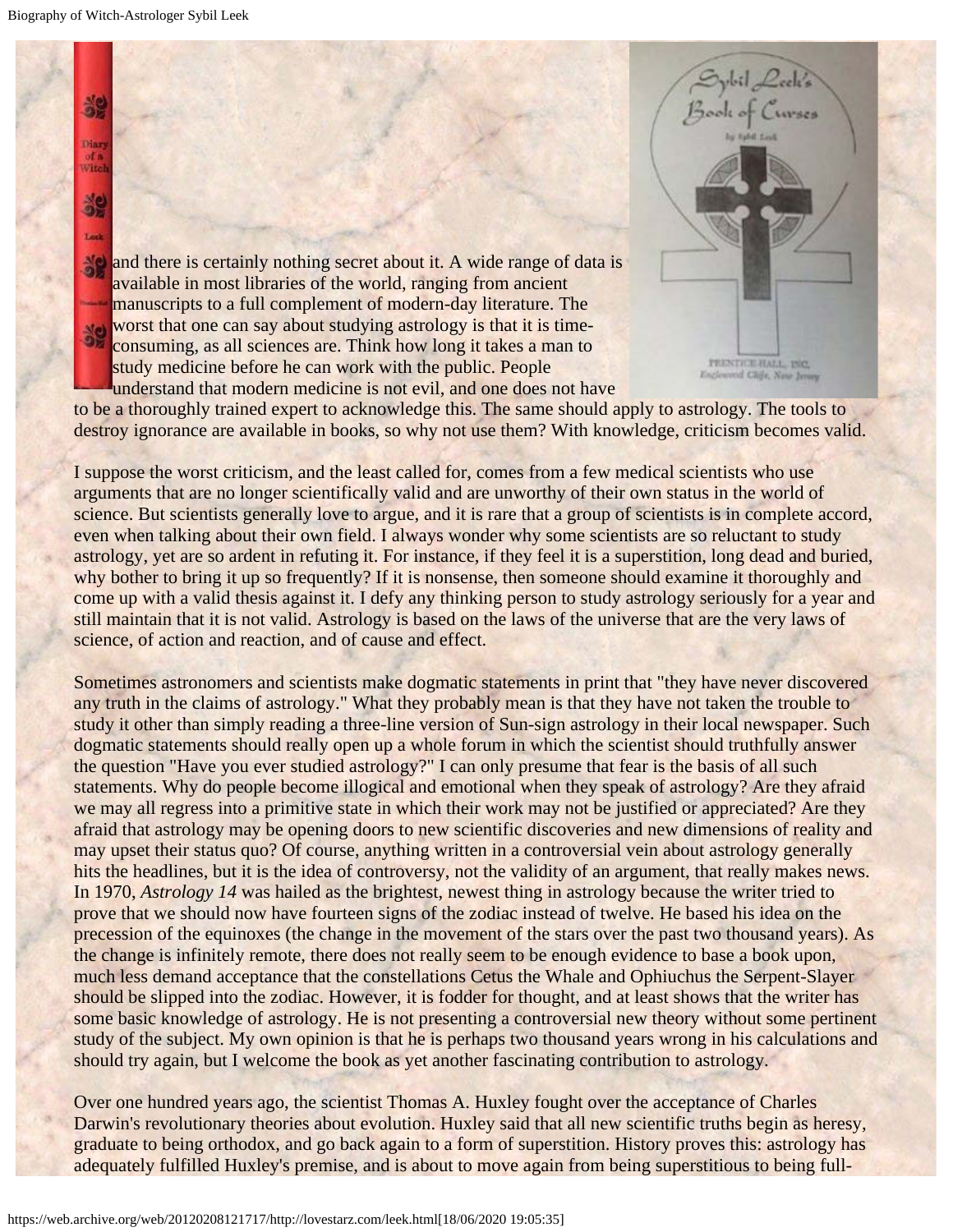fledged heresy. Modern fundamentalists thunder against astrology, and ladies in Florida write to local newspapers in order to link astrology with satanism and witchcraft. It's cheerful to realize that the next logical step must be for astrology to become a totally acceptable science again - and this will, indeed, be the case as we move into the Age of Aquarius.



from e-mail dated August 13th, 2001:

Sybil told me many interesting stories in particular about the Ogham code - and she seemed to link it to my bible code I had worked on for many years - she was working on it when she died.

Her books sold like mad, but in later years when she got into the heavy stuff, well I recall Hans Holzer in a book saying he wished Sybil would get out of the assassination stuff and return to Ghost Busters for they were at Amityville, etc., and were original Ghost Busters and had a lot of fun it seems.

She had a keen sense of humor and oh so intelligent...when she died, a lot of my stuff disappeared but she had sent much direct to Prime Minister of England - and Julian her son, wrote to say I would be suprised the people who came to her home wanting her material, etc...one can imagine.

Still miss her...her mother had moved back to England I presume she may not be living now...she used to stay at Heathcliff House when she returned for visit - and lived in New Forest where Conan Doyle lived and she knew when she was a little girl, Alsteir Crowley who was also British Intelligence - drugs got the best of him, and H.G. Wells when she was little girl used to visit. She knew a lot of people and for a Witch, they sure liked her - wonder what she would have thought of the Princess Diana's death.

For a clue to my bible code read Acts 19...also timed to the Apollo disaster - watchwords to look for, the little Princess had to be a lady in waiting and given the name Diana for a specific reason....her brother at the funeral, referred to the Huntress being the Hunted.....it is said she was buried on the island, with the pets that she once had who died....but I think Spencer had her buried in that horrible dungeon. I hope not.

Believe the psychic she last saw, well put it this way - MI5 and MI6 have agents with tabloids and they knew where she would always be...and the psychic whom she visited, knew of her last trip to meet her Egyptian Lover.

One of Sybil's sons had had an interview with Prince Philip shortly before Sybil died ---- and then she was almost murdered in Hilton Head - chlorine gas tank left in room next to hers, where she was taken to do a commercial for Chevrolet...woke up in hospital, and get this - at midnight she was awakened by this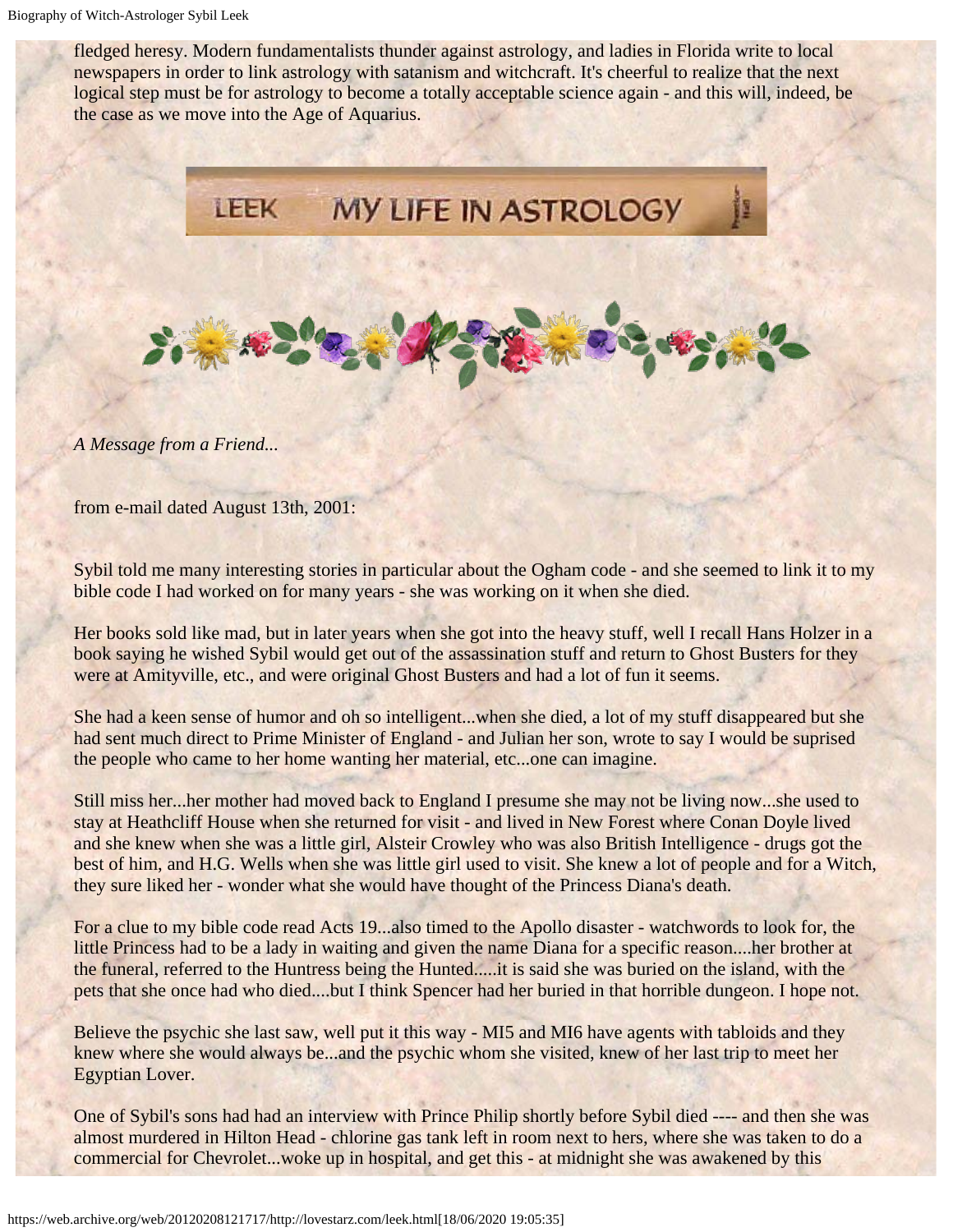woman who said she had a son with CIA and one with FBI and she said she could not get out of there fast enough.

You knew she was one of Reagan's astrologers - did I mention that? She came on the boat with him and Nancy. Kitty Kelly mentioned it in her book on Nancy Reagan. Kelley did not know she was Reagan's astrologer and did not know she was MI6, as was her husband.

She was a great lady - she was also astrologer (one of them) to Ronald Reagan and in the book by Kitty Kelley, she mentions Sybil with her boa constrictor. Sybil once wrote that she kept this pet and turned loose on ship for it warded off evil demons (those with enquiring minds think twice before entering)...and her Jackdaw, but I have a story on that. Can you imagine anyone wanting to go into her stateroom knowing her little friend was in there?

She lived at Melbourne Beach then; and knew Mel Fischer's family  $A$ – she said I was a psychic, which I never realized.

I really miss her - but sometimes I think she is still around...she wrote the book Assassination Chain and used a lot of my research and saved her in a five million dollar lawsuit for Peter Noyes tried to say she, this best seller author, plagiarized her work.....it was some of my stuff and my copyright was for 1969 and his was 1974......we showed them on that one. But it cost her \$12,000 in legal fees.

It was Sybil who charted the escape route for Hess for she worked then with Ian Fleming, the master spy she was just a young girl then.

She used to write me from Heathcliffe House when she went back to England for visit...but again saw your web and it is really nice. Understand Julian is still around; when she died all her work had been sent to Prime Minister of England - and Julian said I would be surprised the people there trying to get her stuff. Gordon Novel called me once after her death and said the Wiccan Flag was still flying....she also snooped on this DeMorenschild - and her boss or old boss, Bob Pope CIA, lived right across the street from him.

So of course you may use anything I sent that might be of interest She was one person who taught me much - and always said "Colleen, always ask yourself  $\hat{A}$ –  $\hat{A}'$ *cui bono* $\hat{A}'$ , or who profitis $\hat{A}''$ . You do not know how many times you come up with great truths when you simply ask yourself  $\hat{A}-\hat{A}$ "*cui bono* $\hat{A}$ "!

I sure miss her...she used to go to this Hacienda del Sol  $A$ – with her psychic friends and they would make me a target and I was a receiver and did not know it then...they were senders and it takes a well-trained powerful mind to do that....but it is true, you do pick up messages and I had one big dream come true and she wrote about it for Midnight.

She had the tiniest little sweet voice with the English Accent...

~ Aleisha Saba



https://web.archive.org/web/20120208121717/http://lovestarz.com/leek.html[18/06/2020 19:05:35]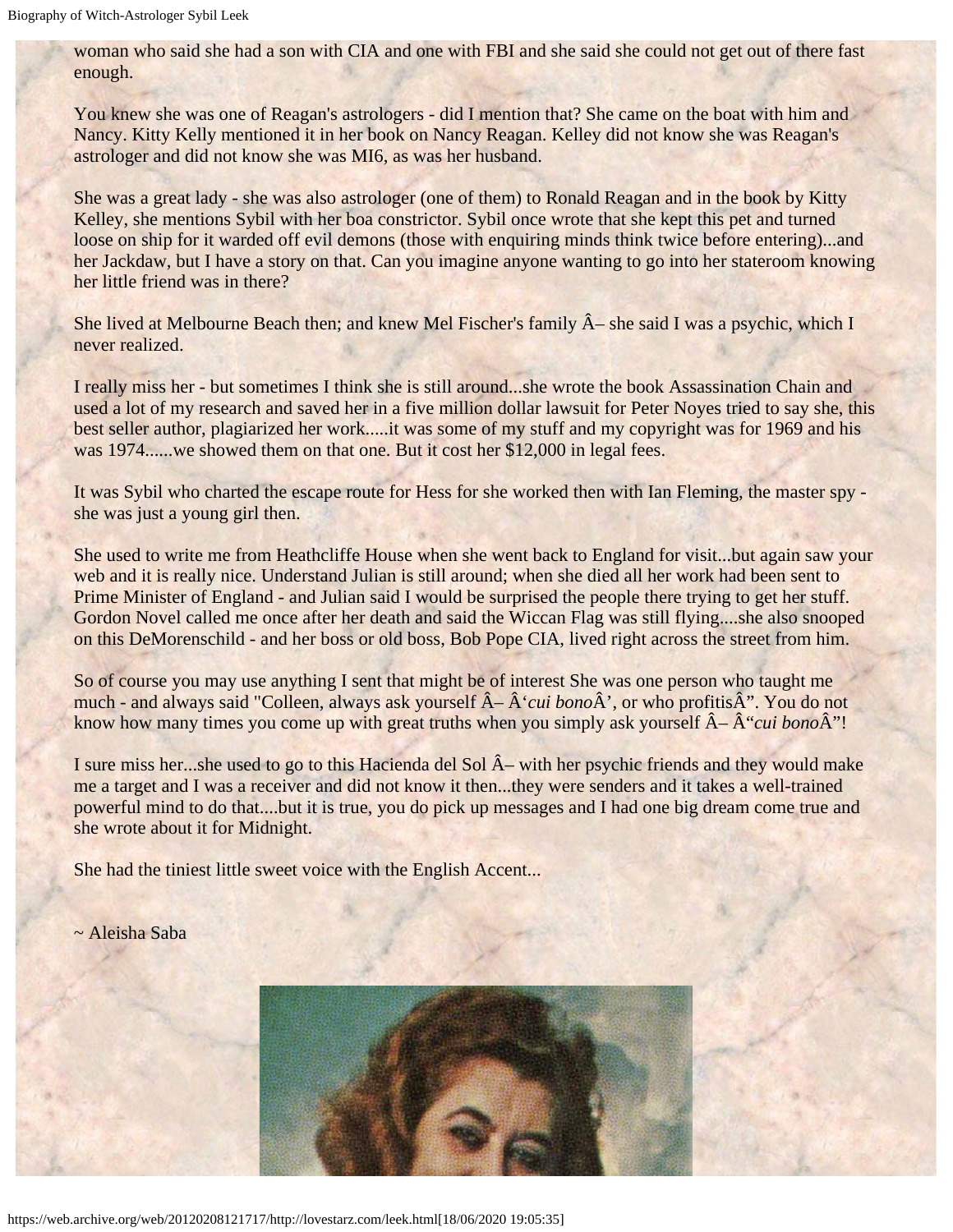